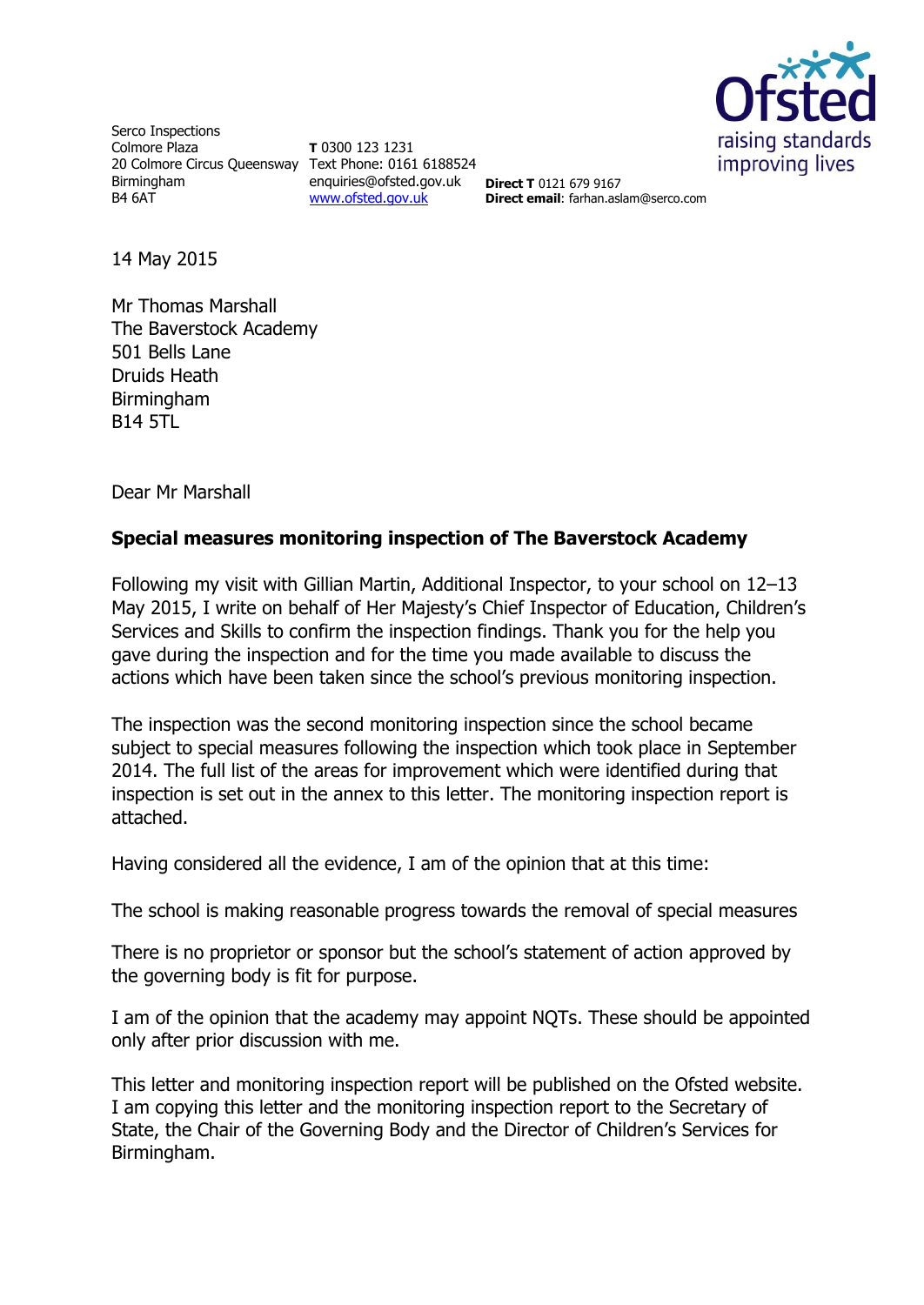

Yours sincerely

#### Mark Sims **Her Majesty's Inspector**

The letter should be copied to the following:

- Appropriate authority Chair of the Governing Body/Interim Executive Board<br>■ Local authority (including where a school is an academy)
- $\blacksquare$  Local authority (including where a school is an academy)
- The Education Funding Agency (EFA) if the school has a sixth form
- For academies [\[CausingConcern.SCHOOLS@education.gsi.gov.uk\]](mailto:CausingConcern.SCHOOLS@education.gsi.gov.uk)
- **The lead and team inspectors.**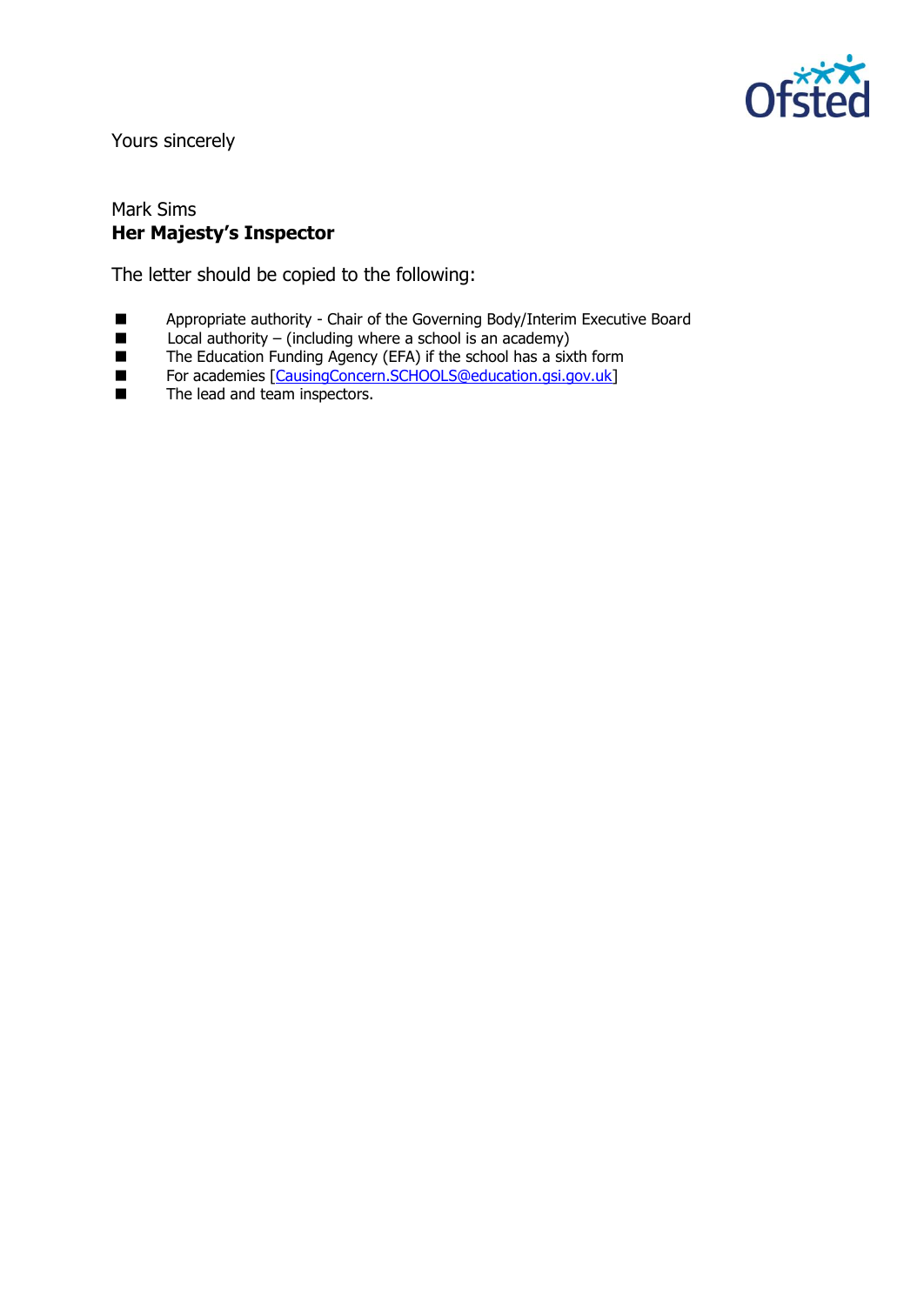

## **Annex**

## **The areas for improvement identified during the inspection which took place in September 2014**

- **IMPROVE the quality of teaching, particularly in mathematics and science, so** that the progress and attainment of all groups of students, especially disadvantaged students and those with special educational needs, improves rapidly by:
	- ensuring that teachers receive good training and support to set appropriately challenging targets for students and to assess accurately their progress in lessons and over time
	- $-$  ensuring that the long-term assessment information and the ongoing assessments from lessons are used continually to plan and teach lessons at the right level for different groups of students
	- making sure that teachers mark books frequently enough and in a way that informs students about their successes and the next steps they need to take
	- consistently and effectively challenging low level disruption so that the focus is on learning in all lessons
	- ensuring that the curriculum in the LEAP provision closely mirrors that in the mainstream part of the academy so that students do not fall behind with their preparation for examinations at the end of Year 11.
- Improve leadership and management so that all actions drive improvement in students' achievement by:
	- $-$  establishing a clear basis on which to set challenging targets for all students to enable them to make good progress
	- ensuring that leaders and managers at all levels frequently and rigorously analyse the progress that all groups of students are making in all subjects, including in Years 7 and 8, identify where and why there is underachievement and take carefully planned actions to put this right
	- $-$  implementing a rigorous system to evaluate the quality of teaching throughout the academy, using information about students' progress as well as observations and scrutinise of students' work, and putting in place appropriate strategies to improve teaching where this is needed
	- analysing more thoroughly other information gathered in the academy, such as attendance and behaviour data, and using this to target actions in a more focused way
	- minimising the use of part-time timetables for LEAP students in line with government guidance and ensuring that correct exclusion procedures are followed if it is necessary for a student to be removed from the academy site for disciplinary reasons
	- $-$  reviewing the frequency with which BIC students integrate into the main academy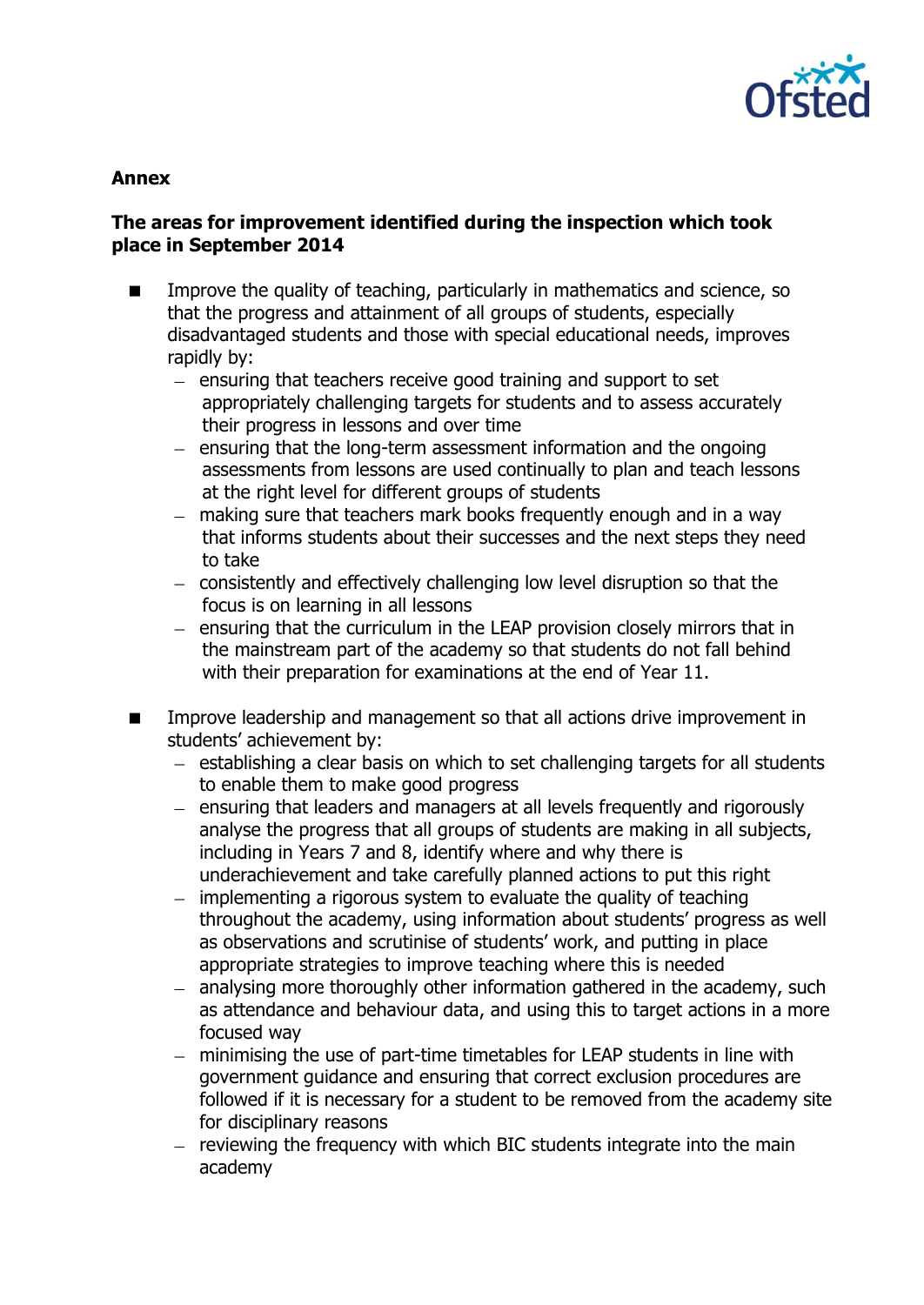

- ensuring that governors receive clear, analytical reports on students' progress and behaviour and the quality of teaching so they can be more effective in challenging and supporting the academy.

An external review of governance and an external review of the academy' use of the pupil premium should be undertaken in order to assess how these aspects of leadership and management may be improved.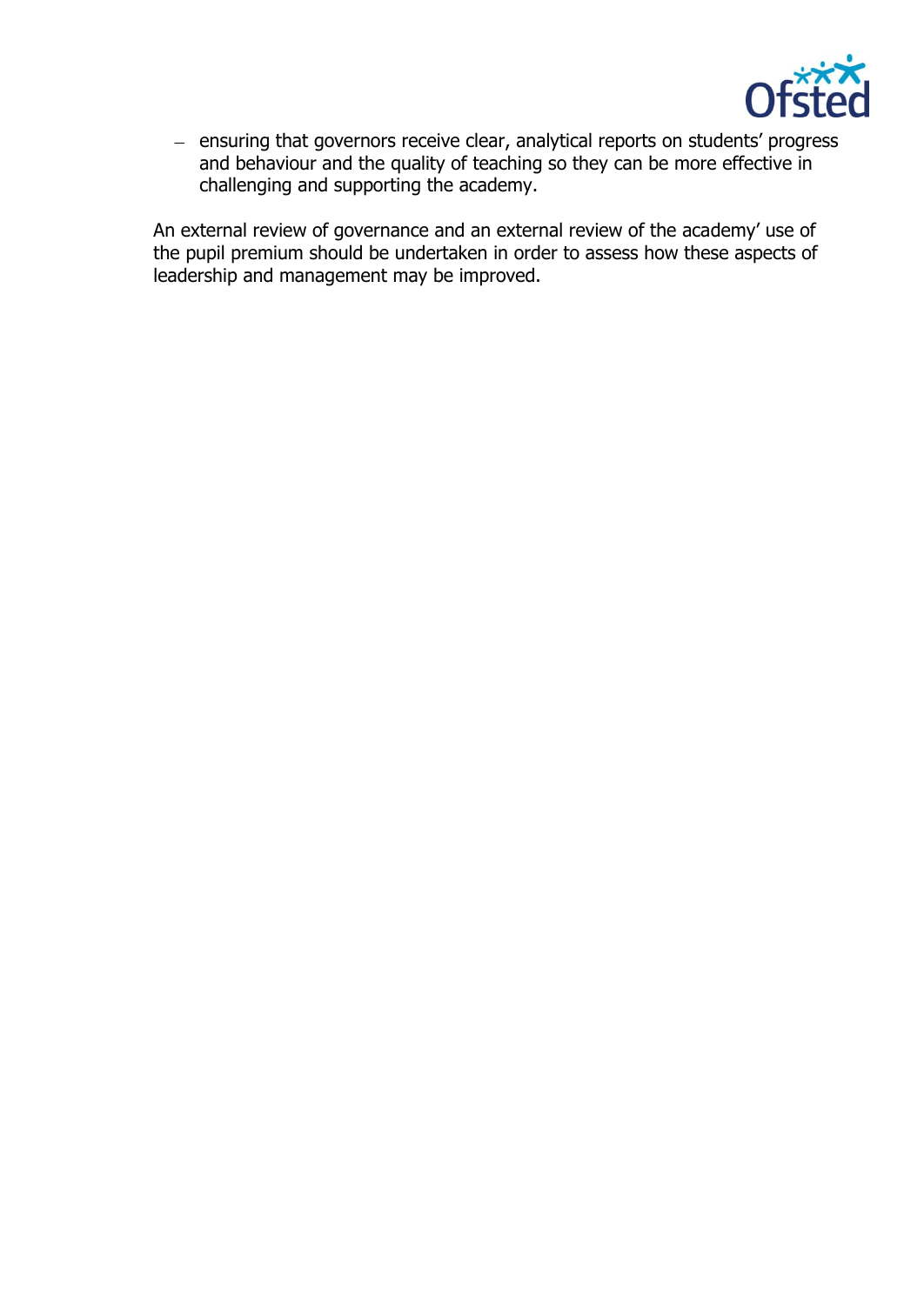

# **Report on the second monitoring inspection on 12–13 May 2015**

### **Evidence**

Inspectors observed the academy's work, scrutinised documents and met with the headteacher, other leaders and staff, groups of students and a representative of the governing body. Inspectors spoke to another governor by telephone. In the absence of a proprietor or sponsor, an inspector spoke by telephone to a headteacher from a neighbouring local authority who is supporting the academy. The academy's action plan was evaluated. Inspectors observed lessons in science and mathematics, most of which were observed jointly with members of the academy's senior leadership team. Inspectors also observed the academy's provision for students at risk from exclusion, entitled 'Learn, Engage, Achieve, Progress' (LEAP) and its provision in the city centre, about five miles away from the main school building, for students new to learning English as an additional language, called 'Baverstock in the City' (BIC). Inspectors also reviewed the academy's arrangements for safeguarding.

## **Context**

One science teacher has left since the academy's previous monitoring visit. Other than this, there have been no significant contextual changes.

#### **Achievement of students at the school**

School projections indicate that the proportion of students set to achieve five or more GCSE grades at A\* to C including English and mathematics will be significantly higher in 2015 compared to 2014. Leaders are more confident about the accuracy of the data as assessments are continually moderated. However, in recent assessments set under examination conditions and externally marked, outcomes were not as favourable. Leaders are addressing this by giving students more experience of examination-type conditions.

Projected GCSE outcomes for students known to be eligible for free school meals and those who are disabled or who have special educational needs are also set to improve but not as rapidly as for other students in the school. The proportion of students currently in Year 11 on track to make expected progress in English and mathematics is broadly in line with the national percentage for 2014.

In lessons seen in science and mathematics, students made good progress where work was pitched at the right level of challenge. In lessons where students made less progress, tasks were either too difficult or too hard for them. Leaders have introduced a new measure into lessons whereby teachers grade students' attitudes from 1 to 3. This enables leaders to compare students' attitudes with the outcomes they are achieving.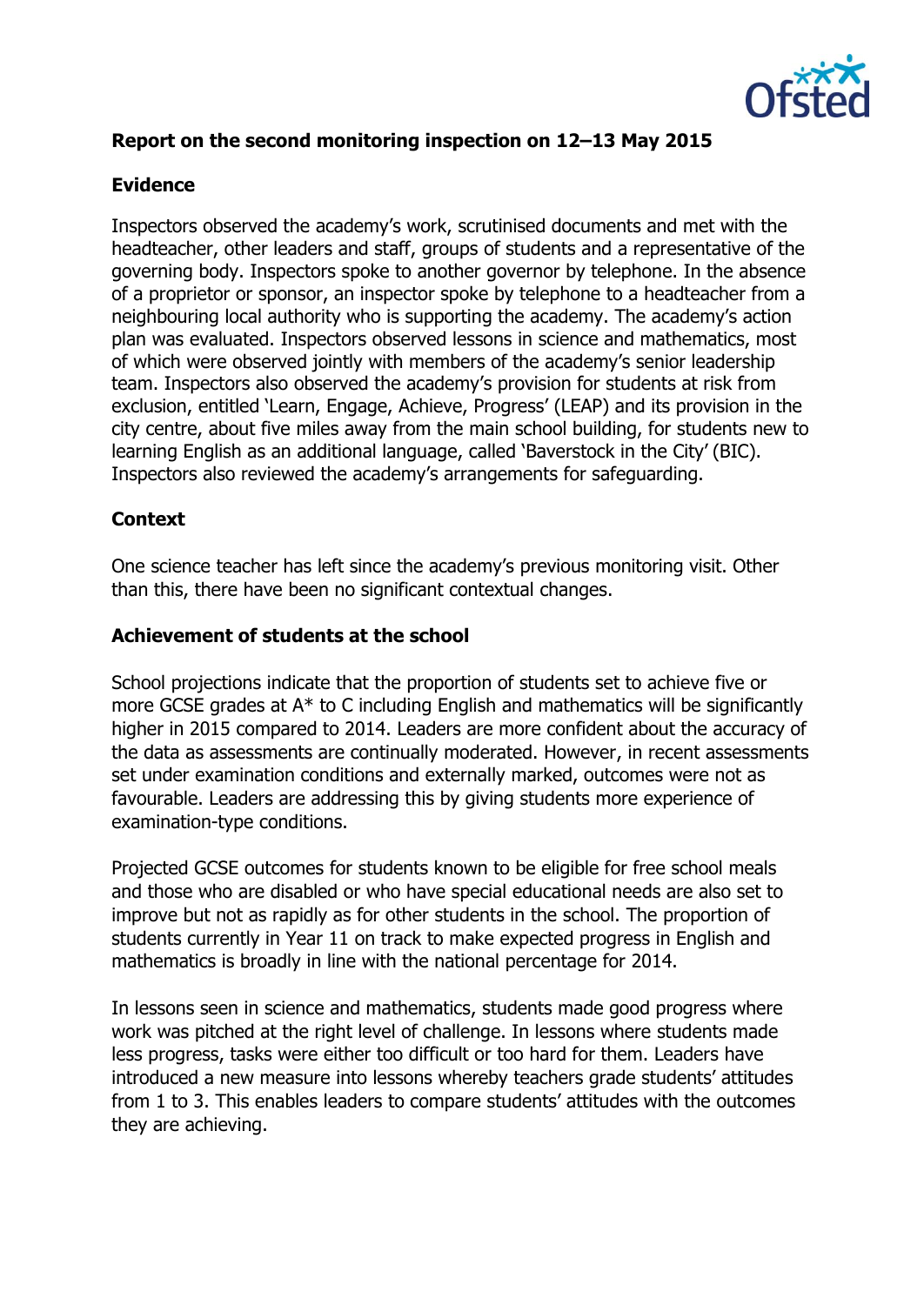

# **The quality of teaching**

Teachers have been well trained to ensure that they have high expectations and set challenging targets for students. To date, this has made more impact in mathematics than science lessons. Teachers have become more accurate and confident in assessing students' progress and projecting future grades through the 'flightpaths' that have been introduced.

Planning to cater for the abilities of different groups of students remains a weakness in some science lessons, where the quality of teaching over time remains highly variable. In mathematics lessons, students' attainment and progress data is used to determine seating plans and enable teachers to target individual students, including those students who have special educational needs. This is further enhanced in the analysis of question papers to identify topics that need further reinforcement. Effective questioning in mathematics lessons encourages students to give carefully considered responses.

In BIC, students are taught predominantly by unqualified teachers who are not sufficiently qualified or trained to teach English as an additional language or the additional curriculum subjects they teach. Teaching in BIC does not take sufficient account of students' starting points and different experiences. For example, in one lesson in BIC, a large group of over 20 students of different ages (from Years 7 to 11), abilities, literacy levels in their home language, previous experience of school and proficiency in English were all taught the same history topic on Evacuation as a whole class. This contrasted markedly with the provision in LEAP, where a much smaller number of students were taught by teachers who pitched the work in English and mathematics accordingly for each individual based on their prior attainment and previous learning. Adults in LEAP are qualified teachers and there is a suitable match between their subject knowledge and the subjects they teach.

The quality of marking remains inconsistent, especially in science and in BIC. There were occasions where students' work was not marked for long periods. Where teachers provide written extension tasks or additional questions, these are not consistently completed by students; sometimes, when they do respond, there is no evidence that teachers have read their answers. Constructive points for development are not always followed up by teachers in the next piece of work.

## **Behaviour and safety of students**

The academy has continued not to permanently exclude any students. The alternative provision (LEAP) for students at risk of exclusion provides a curriculum for individuals and small groups tailored to ensure students remain engaged with their learning. All of the students are on full-time timetables in the academy.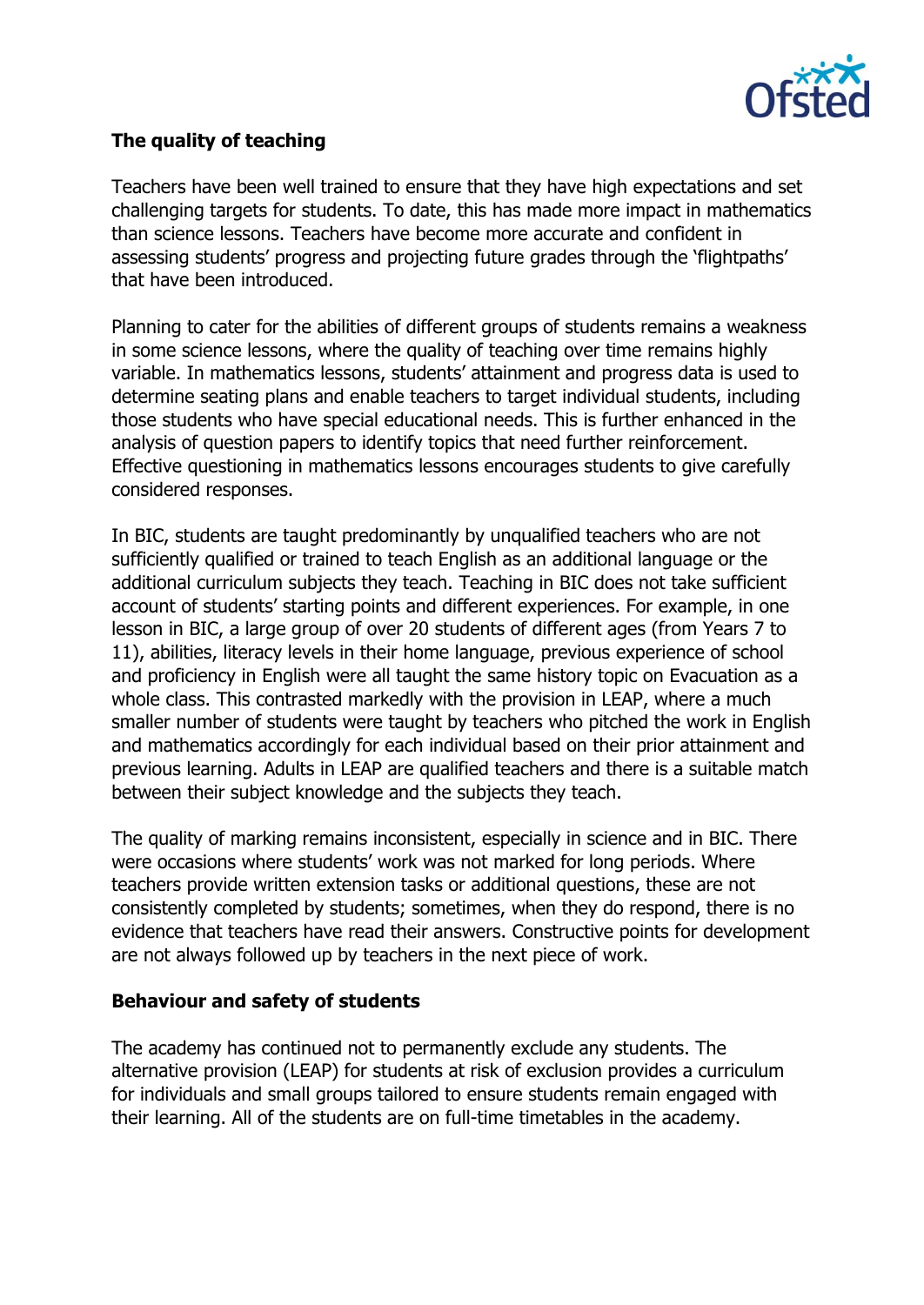

Of the students who have previously experienced LEAP in the four years since it was established, almost all have left to go on to further education, employment or training. Students currently in LEAP have high aspirations for their future careers. The rate of attendance of students in LEAP and BIC has improved significantly.

In mathematics and science lessons seen, incidence of low-level disruptive behaviour was very rare and, if it occurred, it was usually, but not always, challenged. There is occasional off-task chatter and some calling out, but students' behaviour and attitudes to learning seen were generally good. Students work together well in lessons. They are usually productively engaged when talking to each other about their work.

Students spoken to have an overwhelmingly positive view of the academy and, in particular, the additional support available to them. This includes the breakfast club, Easter revision, Saturday morning sessions and a compulsory additional period 6 at the end of the school day. Students' attitudes to registration group activities depend on the relevance of what is provided.

# **The quality of leadership in and management of the school**

Senior and middle leaders monitor the quality of teaching effectively through a range of sources to reach their judgements, including through lesson observations, dropins, work scrutiny and analysis of achievement data. Leaders are using data effectively to hold teachers to account and ensure that targets are sufficiently challenging in all year groups, including Years 7 and 8, through a rigorous system of challenge meetings.

Senior leaders are analysing a wider range of data other than achievement, including attendance and behaviour, but the extent to which middle leaders are aware, for example, of outcomes for students known to be eligible for free school meals or who have special educational needs, is more variable.

Senior leaders have continued to develop the academy's data tracking 'flightpaths' to ensure greater accuracy in projecting outcomes and identifying students at risk of falling behind. Leaders are now data rich and have a wealth of analysis on different subjects and groups, such as those known to be eligible for free school meals. Not all middle leaders are as familiar with data to identify priorities for development.

Leadership of mathematics has led to effective monitoring of the quality of teaching and detailed analysis of the progress and attainment of different groups of students, including those known to be eligible for free school meals and students who have special educational needs. There has been a focus on improving teaching, including marking. Written feedback to teachers from leaders gives teachers a clear view about what they need to do to improve.